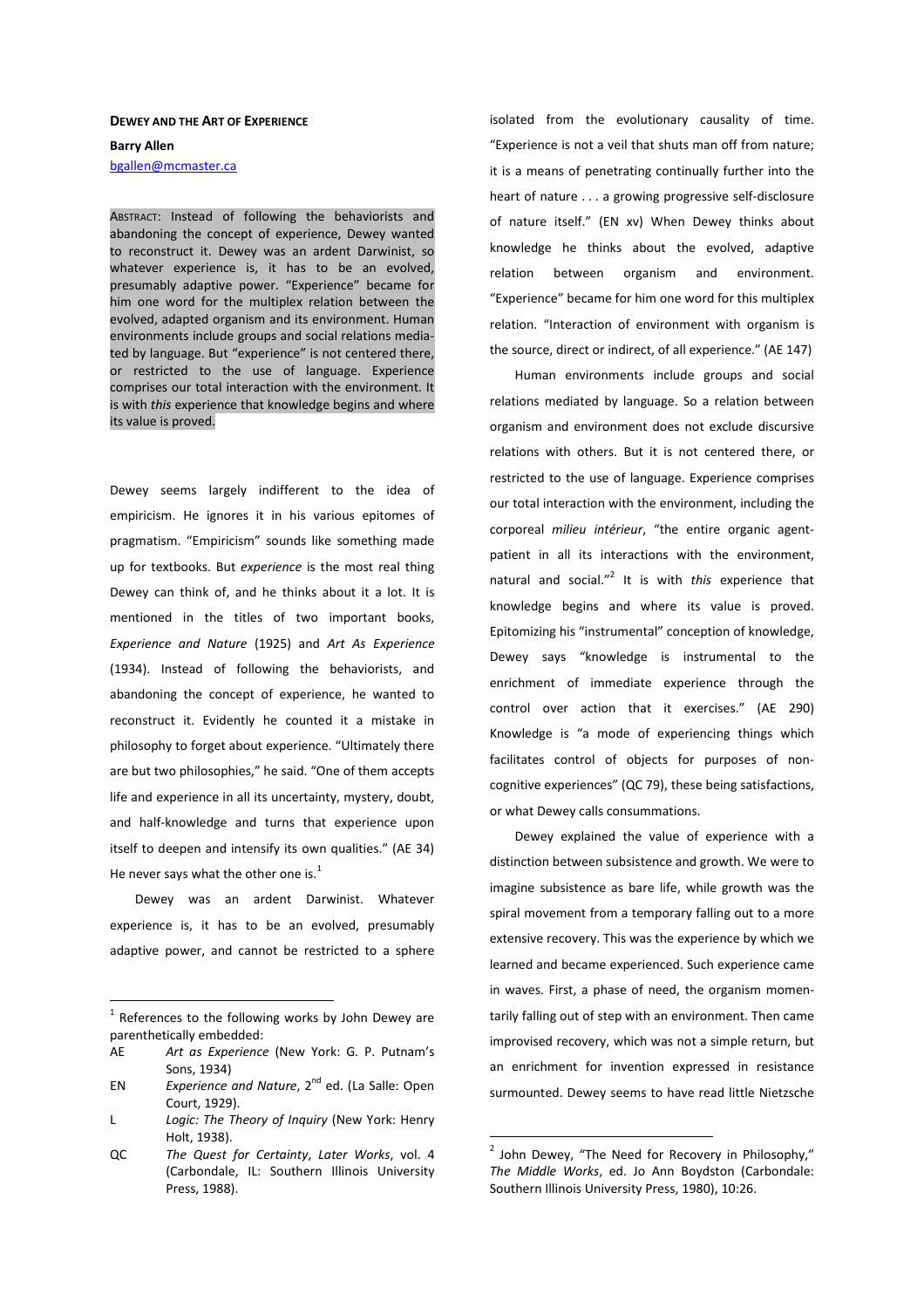and to have liked none of it. But he did believe, as Nietzsche famously said, that whatever does not kill you makes you stronger.<sup>3</sup> Perhaps they both learned it from Emerson. For Dewey, any resistance or tension was an opportunity to discover unsuspected potentials, and the occasion of experience from which something was learned. Without suspense, crisis, and resolution, no experience, at least none that we learn from.

 Dewey has an idea of how experience ought to unfold. He describes a norm. He thinks he finds this norm in nature, in evolution, in adaptation. It belongs to life, to nature, not to history or culture. Concurrent sensations, memories, percepts, and who-knows-what other mental states do not automatically compose an experience. An experience is a complex, processual event that tends to come to a normative close. Life is beset with distraction, the discrepancy of observation and thought, the miscalculation of means and end. We have a consummated experience when the material runs its course to fulfillment. Then the episode is integrated within and individuated in the stream of experience, a unity, a single felt, emotional quality, that pervades the parts. In those moments when nothing is broken off, nothing intermittent, everything so rounded out that its close becomes a fruition rather than a caseation, we enjoy *an experience*, the kind we learn from, but more, the kind we live for, the aesthetic, imaginative, satisfying kind.

A normatively whole experience is emotional, that is, unified; it is intellectual, that is, meaningful; and it is practical, that is, an adaptive interaction with an environment. Consummation is not reserved until the end. It is anticipated throughout and recurrently savored in ceaseless small consummations, always presenting something new. Such experience is in virtue of its satisfying quality described as *aesthetic*, as experience of an satisfying aesthetic quality. Aesthetic is the quality proper to experience, the norm for experience, "the clarified and intensified development of traits that belong to every normally complete experience." (AE 46) Aesthetic consummation "is experience in its integrity . . . pure experience . . . experience freed from the forces that impede and confuse its development as experience. . . . To esthetic experience, then, the philosopher must go to understand what experience is." (AE 274)

 First thing we need to understand is that experience is not a veil that shuts us off from nature. It is a means of penetrating into nature, pursuing "a growing progressive self-disclosure of nature itself." (EN xv) Philosophy has had a tendency to oppose nature and experience. Experience was a superimposed veil, something to be transcended to find nature. Modern science no longer feels this problem. It takes for granted that experience controlled in appropriate ways is the path to facts and laws of nature. Philosophy should rethink its concept of experience accordingly. The experience of natural science shows that experience is not just a thin layer of nature but penetrates nature in a way that can be extended. Experience is primarily experience of things, of nature, of the real, and not of sense data or impressions, which merely delay the real. These are reflective products of analysis and not the primary given.

 Another thing we have to appreciate, then, is the directing power of experience. The philosophers have not been good empiricists on this score. Dewey thought that the failure of traditional philosophy came from "lack of confidence in the directive powers that inhere in experience." (EN xv) Philosophy has tended to understand experience as experiencing only itself, solitary states of subjective, private consciousness, rather than common things of nature. This tendency is as ancient as the Cyrenaics and as modern as Mach. On one point Dewey might agree with Carnap. Desubjectification was indispensable to scientific success. "The de-personalizing and de-socializing of some objects," he said, "was a necessary precondition of ability to regulate experience." (EN 16) Carnap's

<sup>&</sup>lt;sup>3</sup> "What does not kill him makes him stronger." Friedrich Nietzsche, *Ecce Homo,* trans. Judith Norman (Cambridge: Cambridge University Press, 2005), 77. I discuss their relationship in "Pragmatism and Gay Science," *Dewey and Continental Philosophy*, ed. Paul Fairfield (Carbondale: Southern Illinois University Press, 2010), 69-89.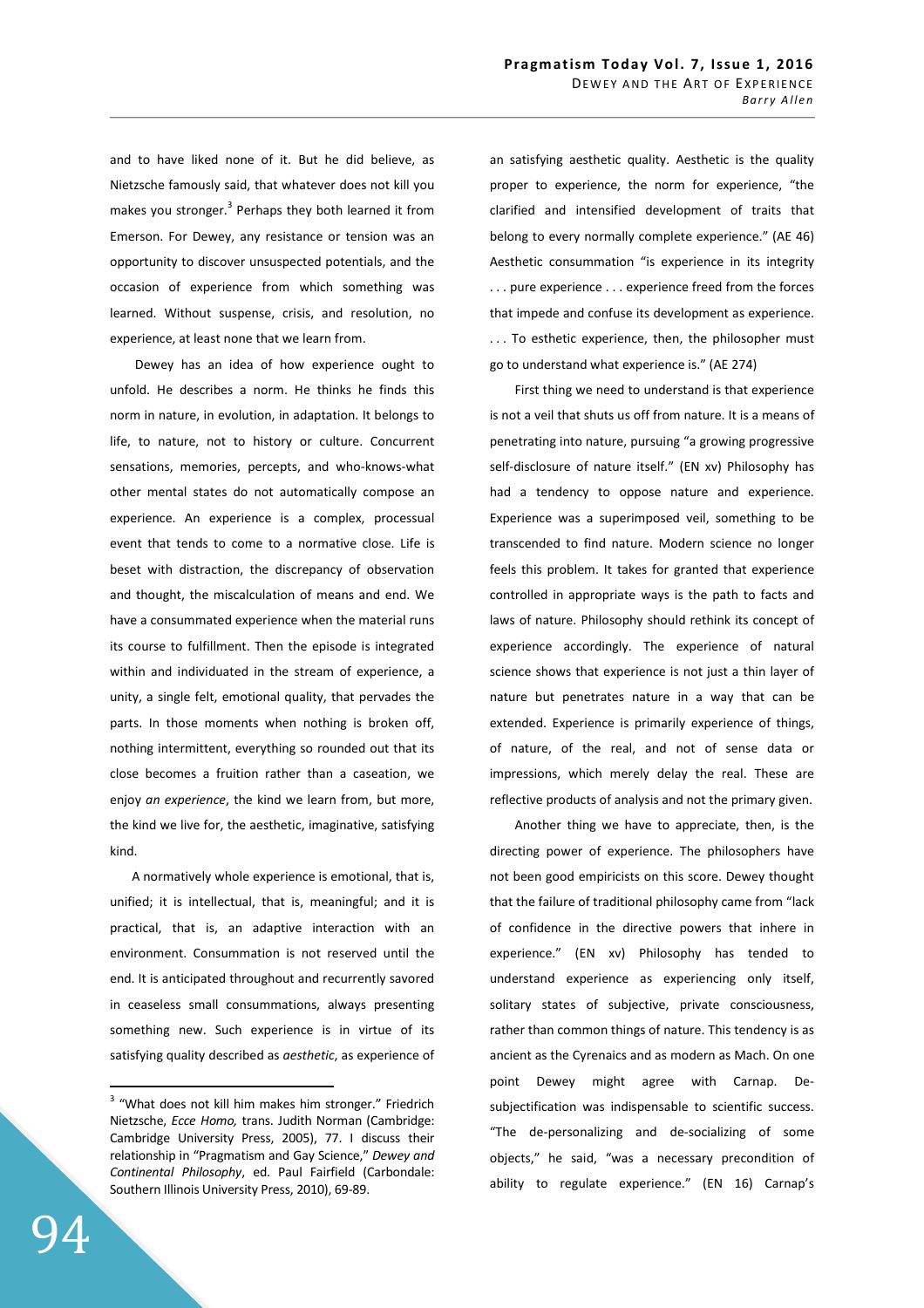response to de-subjectification was flight from experience into pure structure. $4$  Dewey's was to put experience under the control of experimental logic. Carnap had difficulty finding anything to say about the value of experiments in science. Dewey could not say enough. He repeated a signature theme of empiricism. The value of knowledge depends on experience. To know a thing takes experience with it, and is not something you can get from thought alone. Nor from perception alone, without memory, that is, experience.

 Experience presupposes unscripted instability, however momentary. But it has to be instability within a context of stability. Experience emerges from this mix of the new and the familiar, difference and repetition. "It is precisely the peculiar intermixture of support and frustration of man by nature which constitutes experience." (EN 341) If life were all one and the same, there would be nothing to remember, nothing to learn, no experience. But when nature fluctuates and refuses to satisfy our expectations, then we have a problem, a question, a halt, and an opportunity for the experience from which we learn. The exchange may involve the acquisition of experience, or may be an expression of what experience has learned. Either way, whether as memory or as something to be remembered, experience arises and finds its expression at the interface of stability and uncertainty. With experience, we learn how to enlarge the stability or at least limit the precariousness. We also learn that any experience could be otherwise, that it could be better, and that its being so depends on choices we make.

 Dewey sent philosophers to aesthetic experience to study what experience is. Later, he said that *imaginative*  experience "exemplifies more fully than any other kind of experience what experience itself is in its very movement and structure." (AE 281) Implicitly, then, he equated aesthetic quality, which we know was the consummatory satisfaction of an experience, with *imaginative* quality. So we wonder, what quality is "imaginative"? He mocked Kant's facultative psychology, and assured us that imagination was not a power or faculty. It was a quality of experience. Experience had this quality, was imaginative, when notably successful in stitching old and new together, making the whole experience consummatory and aesthetically satisfying. "When old and familiar things are made new in experience, there is imagination. ... There is always some measure of adventure in the meeting of mind and universe, and this adventure is, in its measure, imagination." (AE 267)

 Perceptions were not given. They were elicited in response to something problematic in the environment. Perception was a felt response of the live organism to changes in the near environment, a relay between environment and organism, and not an inner show for a Cartesian homunculus. "Unless there were something problematic, undecided, still going-on and as yet unfinished and indeterminate in nature, there could be no such events as perceptions." (EN 283) For an empirically oriented thinker the evidence of enjoyment and suffering prove that nature includes finalities. The fact that they happen proves that they can happen, that nature makes no objection to the physical reality of finalities or consummations. Consummation is a natural quality, a natural way for experiences to end, and not merely some conventional agreement. "If experienced things are valid evidence, then nature in having qualities within itself has what in the literal sense must be called ends, terminals, arrests, enclosures." (EN 82) These afford the empirical meaning of "good." Philosophers do not have to fly to the transcendent. The finalities that dignify life are natural and occur in nature.

 Dewey was alert to anything that seemed to confirm that "human hopes and purposes find a basis and support in nature." (AE 28) These hopes were not just a

 4 The elimination of subjectivity was a priority for Carnap. He could not simply abolish experience and still be an empiricist. But he could de-subjectify that experience, which he proposed to do by "a transition from material to structure." Rudolf Carnap (1925), cited in A.W. Carus, *Carnap and Twentieth-Century Thought: Explication as Enlightenment* (Cambridge: Cambridge University Press, 2007), 168.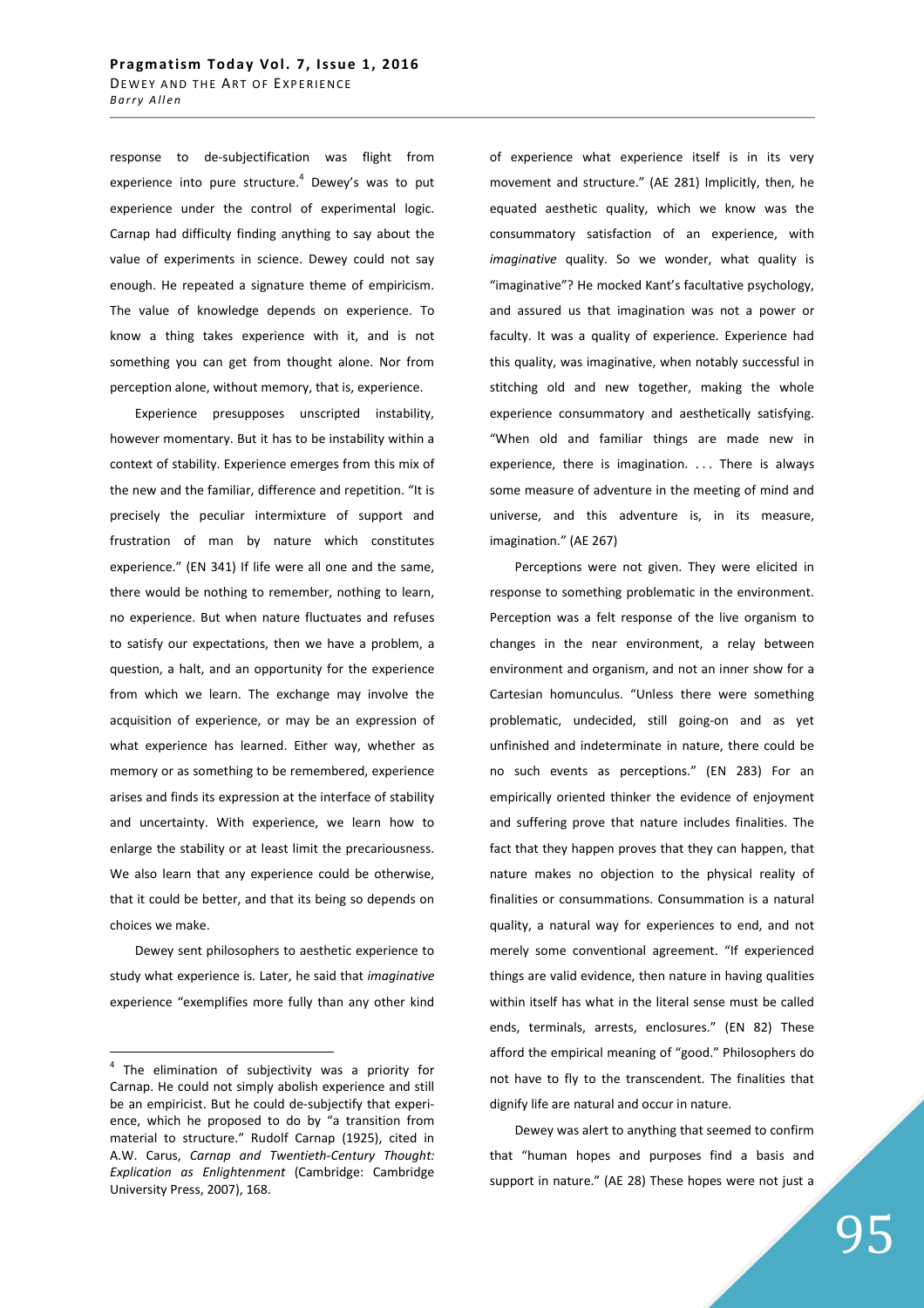conventional, cultural, subjective, arbitrary concoction. Art, for instance, could "[stir] into activity resonances of dispositions acquired in primitive relationships of the living being to its surroundings." (AE 29) Art did deliberately what any organism does instinctively in response to need. The intervention of consciousness added "regulation, power of selection, and redistribution," but this built on and raised higher powers long prepared in the evolution of life. What other satisfaction could there be for him in his refrain that our efforts are no less "the doing of the universe, and they in some way, however slight, carry the universe forward . . . our endeavors are significant not only for themselves but in the whole"? (EN 340) Apparently that is meant to be reassuring. In our pursuit of what is preferable and good we continue the course of nature. It is not just us; it is nature acting though us. To convert the unfulfilling to the fulfilled is "the manifest destiny of [the] contingency . . . and generic uniformities in nature." (EN 341)

 He fought with relativism, the notion that art could be anything, that its history was arbitrary. No, he said. It was objectively constrained, a response to objective conditions that had to be respected, however much latitude they held out. "Underneath the rhythm of every art and of every work of art there lies, as a substratum in the depths of subconsciousness, the basic patterns of the relations of man and his environment." (AE 151) Art was natural. The attraction of beauty, the repulsion of the ugly, was natural, our evolved human nature. "There must be, in spite of all indifference and hostility of nature to human interests, some congruity of nature with man or life could not exist. In art the forces that are congenial, that sustain not this or that special aim but the processes of enjoyed experience itself, are set free." (AE 185) Our aspirations belong to nature, and are, for the consistent naturalist in philosophy, a phase of nature itself. "Nature signifies nothing less than the whole complex of the results of the interaction of man, with his memories and hopes, understanding and desire, with that world to which onesided philosophy confines 'nature.'" (AE 152)

 It reassured him to think that "the same natural processes which generate goods and evils generate also the strivings to secure the one and avoid the other, and generate judgments to regulate the strivings." (EN 345) It seemed to address the worry that the valuable qualities that make life worth living are completely arbitrary and not worth defending, for instance, from totalitarianism. Ends, finalities, consummate satisfactions were neither arbitrary creations of private fantasy, nor eternal forms, nor fetishistic figments of false consciousness. Empirically, they were "projections of possible consequences." Such ends were also means employed as plans, where Dewey called them ends-inview. The objectives of conscious endeavor were not ideal endpoints, but working parts of working plans that entered into the organization of action and were indispensable to the materialization of what they posit.

 We learned this use of ends from the arts. "Apart from the processes of art," Dewey said, "there is no basis for introducing the idea of fulfillment, realization, into the notion of end nor for interpreting antecedent operations as potentialities." (EN 105) Humanity's long practice with the arts have taught us the difference between how a thing is and how it can be transformed. Dewey's idea of "art" is closer to Greek *techne* or Latin *ars* than to our idea of "fine arts." He explains that "art" means action that deals with materials and energies, assembling and refining to a new satisfaction. (EN 288) He described the "history of human experience" as a "history of the development of arts" (EN 314), and said that "the *idea* of art as a conscious idea—the greatest intellectual achievement in the history of humanity" was born in our first experience with the supplement of artifice. (AE 26)

 The arts taking over, introducing their inventions, converting the precarious to the stable and enhancing our control of experience, was not an *unnatural* event, not a sheer artifice foisted upon physical matter by an invader or exile. Human art is a continuation of human nature, and human nature a continuation of nature overall. The arts and their changes are as "natural" or "physical" as any

96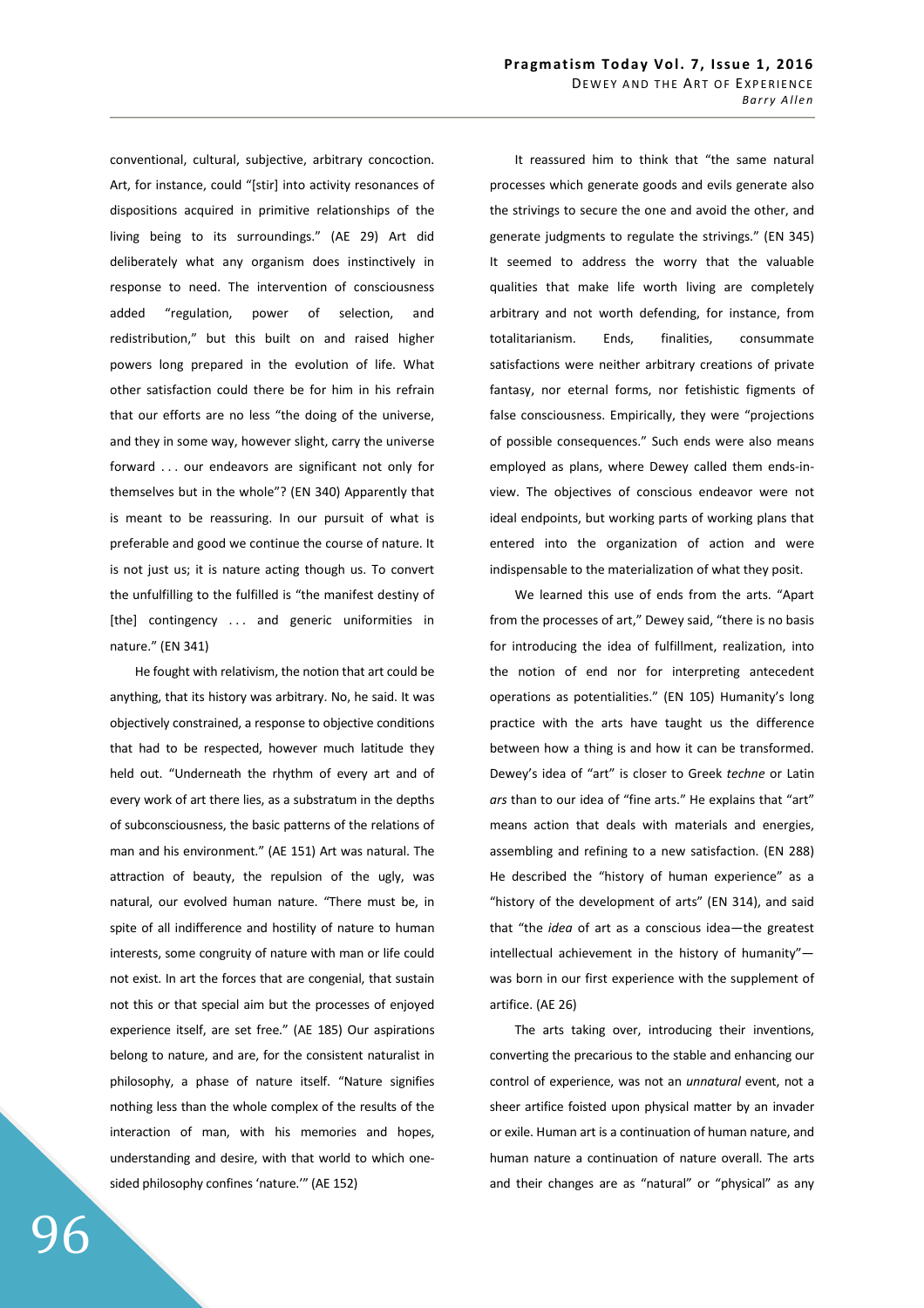occurrence in nature. "Art is a continuation, by means of intelligent selection and arrangement, of natural tendencies of natural events." (EN 315) Dewey somewhat melodramatically thinks that makes art "the complete culmination of nature," and that science "is properly a handmaiden that conducts natural events to this happy issue." (EN 290) Science is an art, its practice is an art; it is simply another name for "the intelligent factor in art," that is, technology. (EN 298)

 The important distinction in this neighborhood is not artificial versus natural or physical versus conventional. It is the distinction between modes of experience that are infused by art and those that remain deficient, unreconstructed, and an entrenched source of problems. Art again leads the way in distinguishing these. Dewey cites Matthew Arnold, "Poetry is the criticism of life." Yes, and not just poetry. The vocation of art is the criticism of life. "For art fixes those standards of enjoyment and appreciation with which other things are compared; it selects the objects of future desires; it stimulates effort . . . [It supplies] the meanings in terms of which life is judged, esteemed, and criticized." (EN 168-169)

 The great lesson of modern thought was to universalize technology's artisanal perspective and treat all objects as indications of potential and none as finalities. We had to learn the difficult lesson of attending not to the *what* of experience—do we like it or not—but the *how* of its changes, how to control it. We turn away from those admirable (or terrible) qualities, and attend to the relations by which they are generated and through which they can be controlled and modified. Those relations are the proper object of science. As Dewey put it in *The Quest for Certainty*, "Reduction of experienced objects to the form of relations, which are neutral as respects qualitative traits, is a prerequisite of ability to regulate the course of change, so that it may terminate in the occurrence of an object having desired qualities." (QC 84)

 Dewey thought that most of the problems of modern philosophy (and many of the problems of modern society) arose from an incomplete, uneven institutionalization of this shift. We retained the idea of knowledge as the apprehension of the objectively real. If the proper objects of knowledge were mathematical and mechanical, it seemed to follow that nature was mathematical and mechanical and barren of consummatory qualities, which led to problems of subjectivism, relativism, and nihilism. The fatal premise, carried over into modern philosophy from antiquity, was that science grasps "reality in its final, self-sufficing form." (EN 113)

 To relieve ourselves of practically the whole syllabus of "problems of philosophy" we needed to denounce the cataleptic phantasy of the Stoics, and acknowledge that "the objects of science, like the direct objects of the arts, are an order of relations which serve as tools to effect immediate havings and beings." (EN 113-114) The sciences were arts, they made instruments that mediated from where we were currently to conditions that we envisioned as preferable. They did not reveal the truth about things in themselves. They did not concern with things in themselves. They concerned things in relation, relations that always include us. That was "application"—in science, in philosophy, anything: To achieve a more extensive interaction of events with one another, overcoming distance, revealing new potentials previously hidden, opening the way to new beginnings and new ends.

 Dewey is not tempted by the nominalism that Wilfrid Sellars and Richard Rorty urge as the alternative to an exploded myth of the given.<sup>5</sup> At the same time, we should not expect him to be tempted by the epistemological given. In what could pass as an epitome of Sellars' thesis Dewey says "I know nothing of a perceptual order apart from a conceptual order." Yet he affirms this in a way that suggests his eventual

<sup>&</sup>lt;sup>5</sup> See Wilfrid Sellars, "Empiricism and the Philosophy of Mind," in his *Science, Perception, and Reality* (London: Routledge & Kegan Paul, 1963); and Richard Rorty, *Philosophy and the Mirror of Nature* (Princeton, NJ: Princeton University Press, 1979).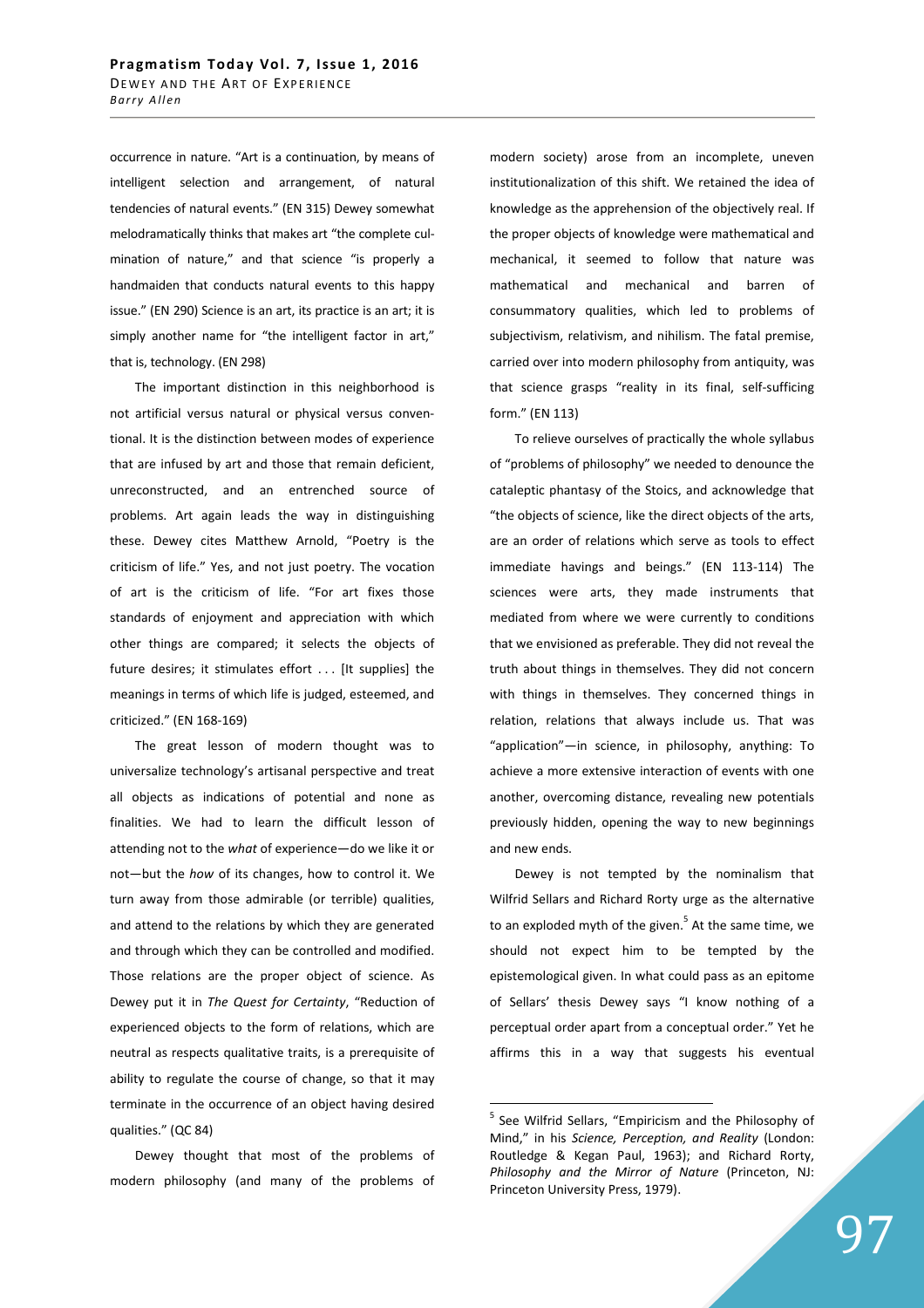divergence, since, for Dewey, perceptual and conceptual are "aspects, analytically arrived at, of the one existing reality—conscious experience."<sup>6</sup> He anticipates Sellars' "Myth of Jones" (Jones is the mythic inventor of the idea of inner experience): "This world of inner experience is dependent upon an extension of language which is a social product and operation." (EN 143) He describes experience as "full of inference. There is, apparently, no conscious experience without inference; reflection is native and constant."<sup>7</sup> "In a proper conception of experience," he says, "inference, reasoning, and conceptual structures are as experiential as is observation." (L 38) The same goes for knowledge. He writes against "the belief that there is such a thing as immediate knowledge," or that it is "an indispensable precondition of all mediated knowledge." All knowledge "involves mediation"; an "inferential function is involved in all warranted assertions." (L 139)

 When Dewey says, "the immediate existence of quality" is "the point of departure and the regulative principle of all thinking," Colin Koopman detects a "quasi-foundationalist formulation," and criticizes Dewey's account of inquiry for reliance on "a deficient characterization of indeterminacies as given." He thinks Dewey "lacked a full appreciation of the problematic of givenness" because "it was not until later decades that this problematic was rigorously laid out in all its thorny detail."<sup>8</sup> Sellars' paper is certainly thorny. It had to be, to be taken seriously by the logical empiricists he wanted to refute. But the argument does not require Sellars' rebarbative clarity. It was already known to readers of Kant, or Hegel's *Phenomenology*, to say nothing of T.H. Green's withering analysis. Rorty pointed out how Sellars' critique of givenness was "presaged by Green." He also notices "Dewey's often-cited tribute to Green" and agreement with "the Kant-Hegel-Green critique of empiricism." Rorty goes so far as to say that Sellars merely reformulated Green's (and Dewey's) "central point against Hume in modern dress."<sup>9</sup>

 Sellars's argument refutes the idea of the *epistemological* given, the sensuous given that is tendered as the *fons et origo* of scientific knowledge. Dewey is obviously not lapsing into *that*. Even if Sellars' argument can be generalized from sensation to other putative forms of cognitive immediacy, such as intellectual intuition or the *cogito* (as Robert Brandom has insisted that it does<sup>10</sup>), the argument still does not touch anything Dewey's is trying to say about experience, or even about the place of the immediate and given in knowledge. In a striking passage he says, "The immediately given is always the dubious . . . it is a cry for something not given." (EN 283-284) Experience begins not with presence but absence—precarious loss, stability lacking. *That's* the sort of experience we learn from. Not "red here now."

 In a sentence that would set Rorty's teeth on edge, Dewey wrote, "A universe of experience is the precondition of a universe of discourse." He says of experience, "Without its controlling presence, there is no way to determine the relevance, weight or coherence of any designated distinction or relation. The universe of experience surrounds and regulates the universe of discourse but never appears as such within the latter." (L 68) How does experience "control" discourse? By holding it to a logic of inquiry in which the feeling of problems and consummatory, aesthetic satisfaction were the beginning and end of knowledge.

 $\overline{a}$ 

<sup>6</sup> John Dewey, "Psychology as Philosophic Method," *The Early Works* (Carbondale: Southern Illinois University Press, 1969), 1:172.

<sup>7</sup> Dewey, "Need for Recovery in Philosophy," *Middle Works*, 10:6.

<sup>8</sup> Colin Koopman, *Pragmatism As Transition: Historicity and Hope in James, Dewey, and Rorty* (New York: Columbia University Press, 2009), 76, 78, 203; Dewey, cited in ibid., 80.

<sup>9</sup> Thomas Hill Green, *Hume and Locke* (1874; New York: Thomas Y. Crowell, 1968); Richard Rorty, *Philosophy and the Mirror of Nature*, 49n; and *Consequences of Pragmatism* (Minneapolis: University of Minnesota Press, 1982), 80, 88n.

<sup>&</sup>lt;sup>10</sup> Robert Brandom, "Vocabularies of Pragmatism," in *Rorty and His Critics*, ed. Robert Brandom (Malden, MA: Blackwell, 2000).